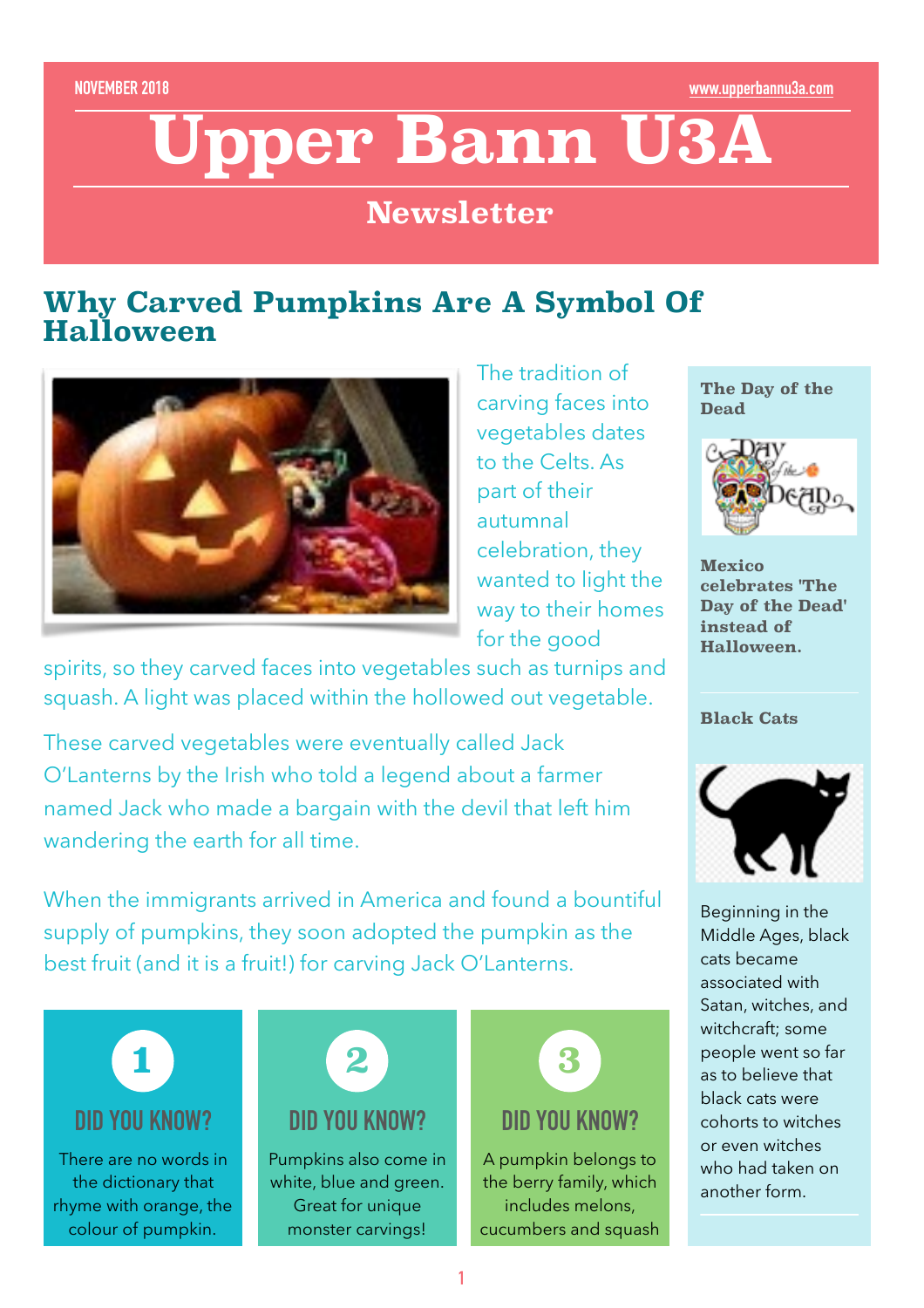

## **"Come join us every Thursday morning!"**

Members of the Board Games Group enjoy a well earned break before continuing playing a "numbers" game called Rummikub. Some members take on the game of chess but other games are of course available, Scrabble etc.

We welcome newcomers to the Group which meets on a Thursday morning from 1000 till 1200 in Portadown Golf Club. We charge a small fee to cover use of the Club premises and tea/ coffee. The convenor of the Group is Jean Millar (third left) who can be contacted by email [jeanmmillar@btinternet.com](mailto:jeanmmillar@btinternet.com)

*Welcome to the group Joe!*



The reunited cycle group welcomed a new recruit today, Joe Nicholson, who managed the trip around the Drumlins of Down and Armagh with coffee/lunch in Scarva, undeterred by Mike's 'inclines'! (Paul Burrows)

Enjoy your cycles over the Halloween period and I hope there are

no black cats causing problems for our members! Cyclists Beware!



(Photograph and report - Harry Wallace)

#### **BONSAI UPDATE (Photograph and Report - Ruth McKinley)**

The Bonsai group met again for the first time since our summer break.

Although it is a small group the size has the obvious benefits of getting to know each other well and the craic is always good.

As this is wiring season for bonsai we concentrated on how to apply wire correctly to prevent damage to the tree and to give maximum freedom for shaping branches.

After a good chat, some tea and the compulsory chocolate biscuits everyone felt it had been a really worthwhile session and went away with new knowledge, skills and a few bonsai I had been growing from cuttings.

Looking forward to the next monthly meeting which is held on the 4th Tuesday of every month at 1 pm in the Hub. Contact John Lambe, convenor [jlambephotography@gmail.com](mailto:jlambephotography@gmail.com)

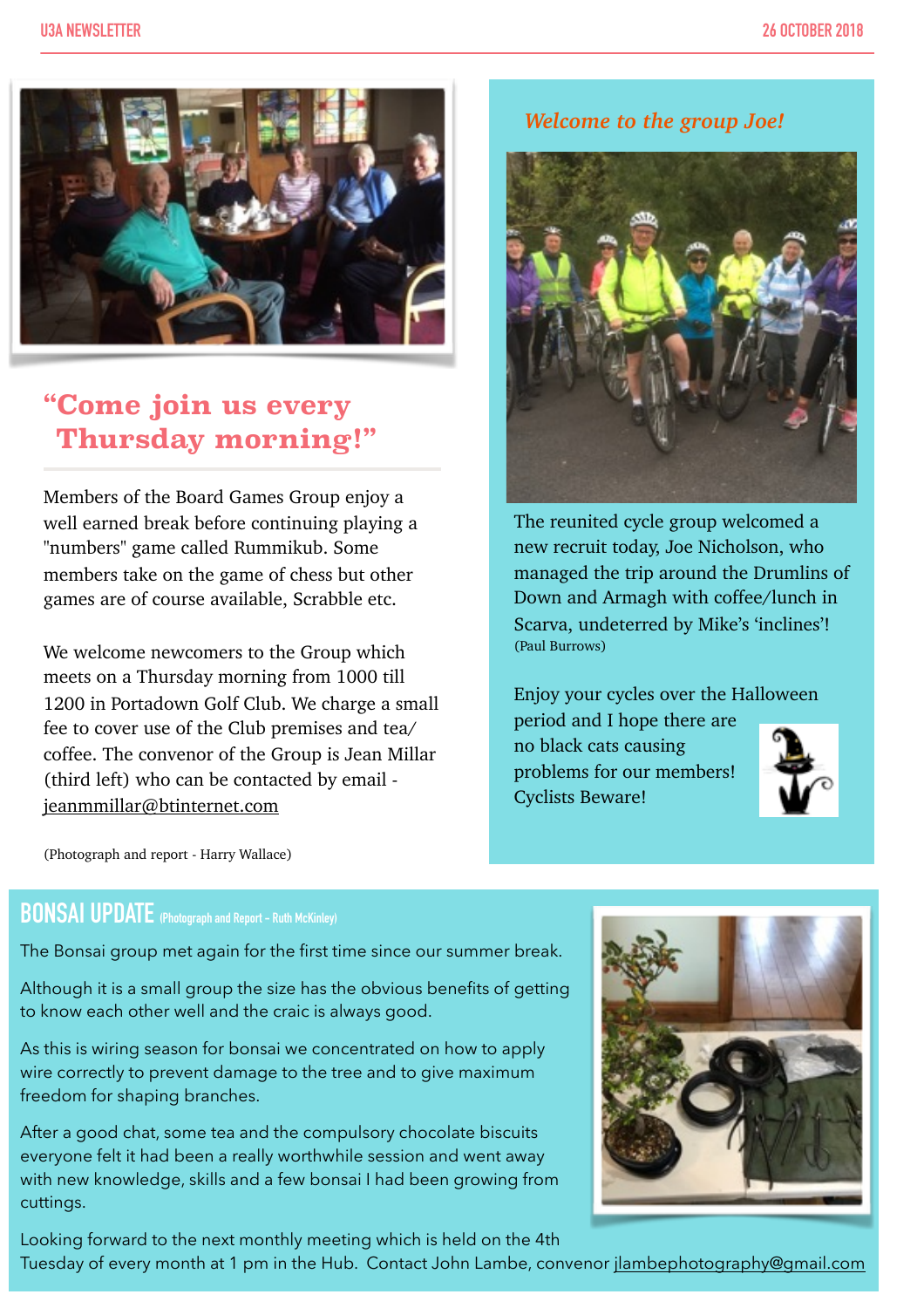#### **STRIDENT STROLLERS' TUESDAY WALKS**

Our first stroll in October was to the lovely grounds of The Argory. Usually easy level walking, this time each path we took was blocked by a fallen tree. The late storm had done its worst. After many turnarounds, scrambling over a gate amidst much laughter, we managed a reasonable stroll. What the three new joiners thought .....? We went in convoy to the Ryandale in the Moy afterwards. Well, that was the intention. Unfortunately for those behind, one of the middle cars left the line deciding to go straight home. It was some time before its followers cottoned on! They eventually made it to Moy before the rest of us had finished all the coffee and scones! It was just 'one of those days'.

The following week saw the Strollers at Craigavon Lakes. Level walking here and no obstacles, made for an enjoyable stroll. The Shopping Centre was nice and handy for the post-walk coffee.

The Newry Canal towpath starting at Portadown was the third stroll of the month. This walk takes you into

countryside very quickly. The water has a calming and tranquil effect and is one of our favourites. The fairly new Ground Expresso cafe right by the bridge in



Portadown is the ideal place for coffee.

Oxford Island was our fourth stroll of the month. A walk along the Lough shore then up the steps and through the trees - all in lovely autumn colours, over the road to the other shore, calling into the bird hide very briefly made this a varied walk in pleasant surroundings. And, yes, we ended the morning with coffee and homemade scones in the Discovery Centre's cafeteria.

The final stroll in October will be a return to our alltime favourite, Lurgan Park. Look out for an email with details.



The steps at Oxford Island



A mass of fungus by Craigavon Lakes

(Report and photographs Pat Flowerday)